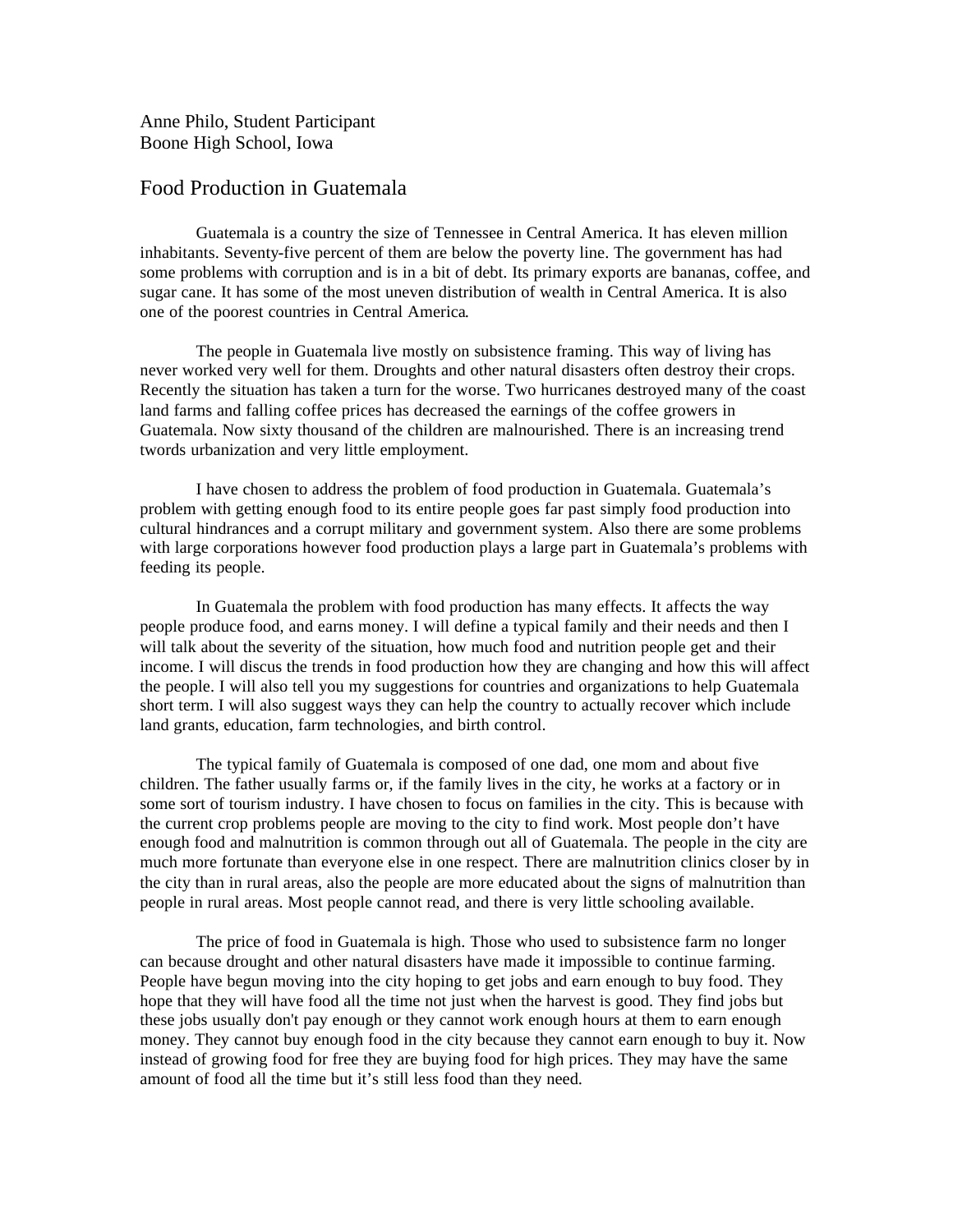When people move to the city and quit farming this creates more problems than they know. Just one person not producing his own food and buying the food that is grown commercially might not seem like it would make much difference, when a large portion of those living in rural areas does this it makes a big difference. There are now less people producing there own food and more buying out of the already insufficient amount of food grown commercially and imported. This is part of the price of food is high.

Currently only sixty percent of the needed food for Guatemala is grown in Guatemala. As I've said before this is sort of a constant situation. Some times it is more severe than others but always there. There are not much exact data about Guatemala, if this is because the government is not interested or if it is because it is hard to obtain information I do not know. What I do know is that malnutrition is a huge problem over there and that the average income is low. For some reason no one can tell me exactly what it is just that it's low. If you ask me the situation in Guatemala is severe. Not because of the fact that it is severe now but simply because it is a situation witch has always been there and never been resolved.

The trend for food production for Guatemala has always been that there isn't quite enough food. Now the trend is that there is even less than before. The way things are going it looks like this will get worse. The birth rates are quite high and so the population is growing too quickly for the food supply. At worst the situation will get worse, another natural disaster will happen or there will be a drought and there will be even less food available than before. On the other hands they could get lucky and have good weather for a while. Maybe the price of coffee will rise and the coffee farms will revive. Much more likely though things will stay the same.

If the production of food were increased many good things would happen. First food prices would come down and people would be better able to buy food. Secondly more jobs would be created. This is because to grow more food you either need more machinery or more workers or both. This would mean that either factories for farm machinery would be opened and would employ more people or farms would hire more people to work on the farms. The best would be that both things would happen.

For Guatemala to stop people and children from suffering malnutrition and in some cases actual starvation, Guatemala will need help from other nations. Guatemala's government does not have the resources to revive Guatemala. It also seems to be rather disorganized and has had problems with being corrupt. If other nations would donate both food and man power Guatemala's starving could be relieved. I wouldn't suggest that money be given to Guatemala for short term relief as I currently doubt the competencey of the government to handle money.

For this short term relief I suggest that more malnutrition clinics be set up. The ones that World Food Programme helps with now are very useful and keep many children from dying. I also think that some thing like Roosevelt's "new deal" could work well. You could have organizations pay Guatemalans to build things like community buildings or bridges.

My suggestions to solve the problem long term are much more numerous than those for short term relief and can be handed over to the country eventually, although for awhile the help of outside sources will be needed. My suggestions include land grants, genetically engineered crops, crop insurance, farm technologies, education and birth control. If these suggestions were put into action I believe that Guatemala's situation could improve.

Land grants are something that the government could probably do by itself but some help from others would be good. The land grants would be given to people wishing to start farming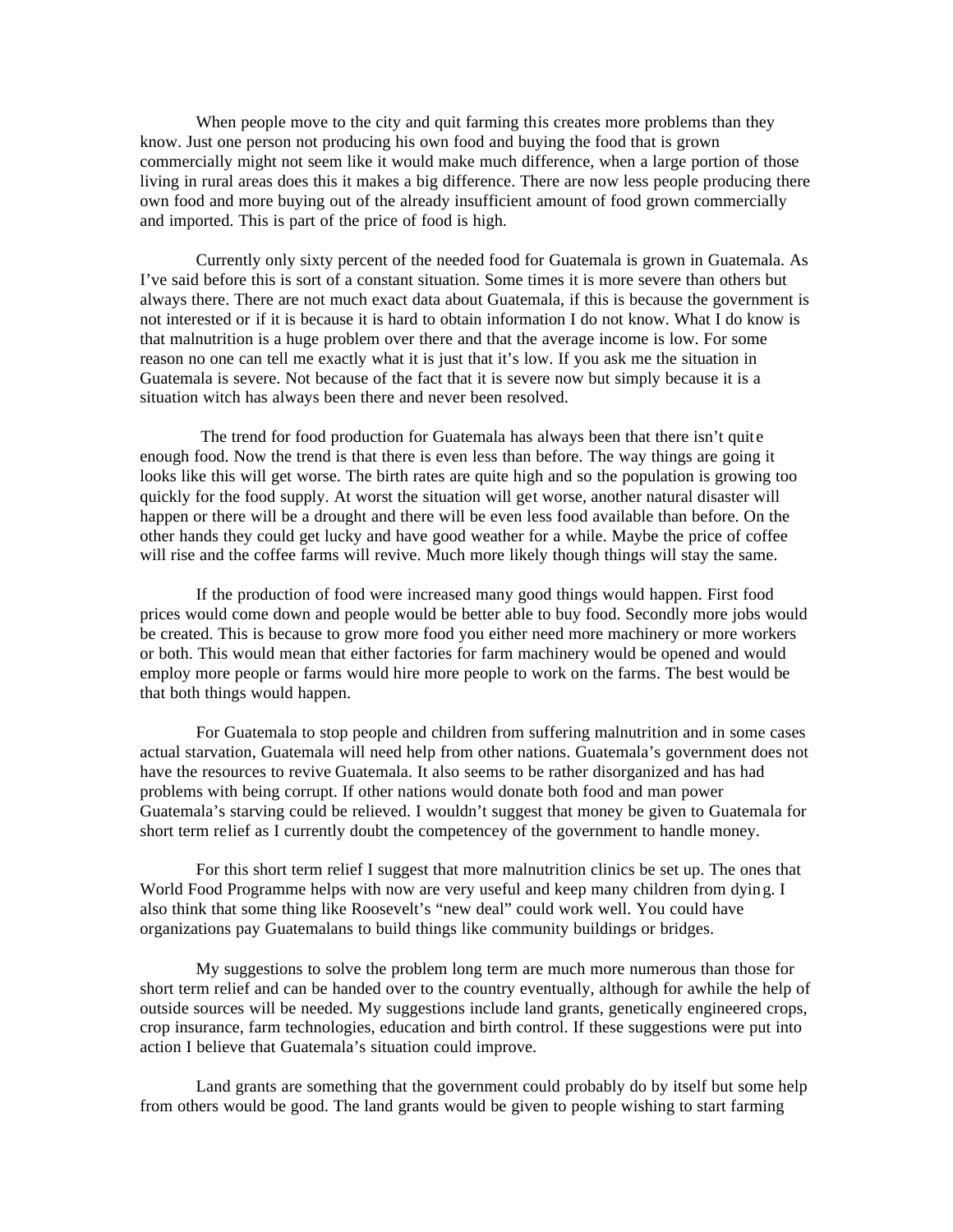again. This would help start Guatemala back on its way to producing more food. The land grants should be a little larger than what it would take to feed the farmer and his family so that hopefully he could grow a little extra food for selling or something. Along with these land grants some other things should probably be included like geneticly engineered crops and some education on irrigation and other things that would help the people in that area.

I suggest that along with the land grants some drought resistant seeds be given to the farmers. Drought resistant crops would help to stabilize the crop yield and prevent people from losing everything whenever there is a drought. This would require the help of other countries to create genetically engineered maize, rice, and beans that are suited to the area, or if such seeds already exist they would still need to be donated to Guatemala. Even better yet facilities for developing these things could be started in Guatemala, offering employment to some and a way to continue making and growing this type of crop.

To ensure a greater yield in the crops some organization could come in and teach Guatemalans the most efficient ways to irrigate and control pests. For instance they could teach about the usefulness of lady bugs in controlling aphids and other such things. Not only should this organization teach the people how to irrigate but it should help to build the irrigation systems.

Crop insurance is something that is not thought about much in America but would be very useful over in Guatemala. I suggest a government run system that covers all the farmers in Guatemala. For the first years the farmers would not be required to pay in unless they had been assessed and deemed well off enough to be able to afford it. Other countries and organizations could donate money for this insurance but only once or twice because it isn't other countries job to pay for some one else's insurance. Maybe when the citizens are paying into it fully it could be run through taxes but I don't know what kind of tax system there is over there so it may not be possible. This insurance would not give back only money. If your crops were ruined you would be given seed for next year and some money to buy food this year or food for the year.

The green revolution never seems to have hit Guatemala, most of the people are still substance farming. A factory for farm implements could be started in Guatemala creating both jobs and cheaper farm tools that aren't imported. These tools should be things that decrease the amount of labor needed to grow crops so that one farmer could grow more than what would feed his family. This would mean there would be extra to sell so that saving money for the future would be possible.

To help ease the strain of feeding a rapidly expanding population birth control and contraceptives should be made available. Teaching men and women the benefits of having fewer children and ways to not have children would help to slow the population growth and reduce the amount of children who are malnourished, but the percent of children who are malnourished. This project should be undertaken by organizations like World Food Programme or peace cor.

An education system would be the final thing that could be added. Educating Guatemalans children will give them a brighter future, these schools could teach no only math, reading, and science but ways irrigate and the best and newest ways to farm. The schools could actually equip the children with skills for real life.

Guatemala has a food production problem currently, which will continue if nothing is done. This Shortage affects people all over Guatemala. It keeps them from obtaining proper nutrition and from rising above their poverty. It affects what people eat and how much food they have. Children suffer from malnutrition and in some places people are dying.